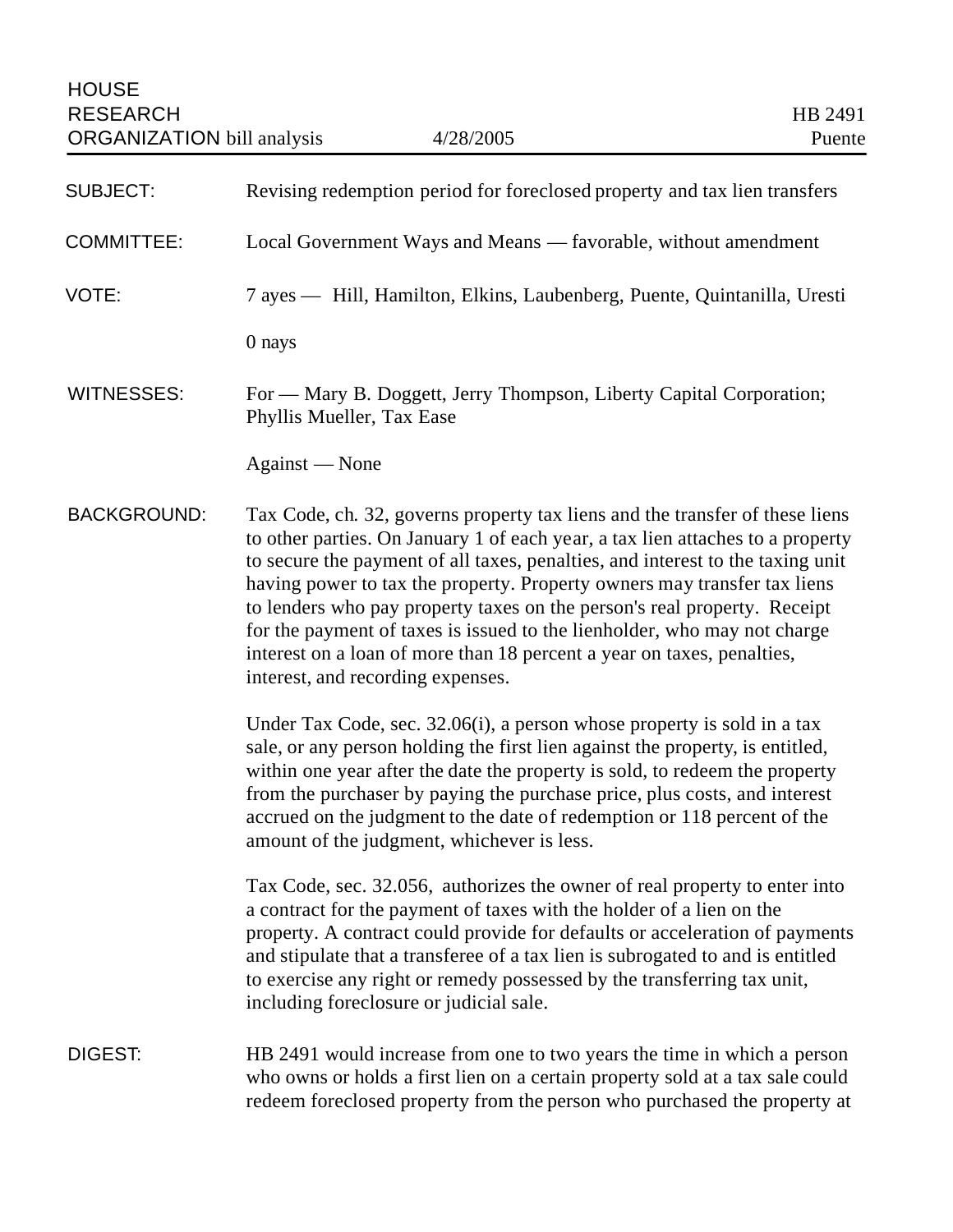## HB 2491 House Research Organization page 2

the tax sale. The property owner or lienholder would have to pay the purchaser the foreclosure sale purchase price plus costs, fees and interest of 18 percent per year to the date of redemption, or 125 percent of the purchase price during the first year of the redemption period or 150 percent of the purchase price during the second year of the redemption period, whichever was less. The right of redemption could be exercised on or before the second anniversary of the date on which the purchaser's deed was filed of record if the sold property was the owner's residence, land designated for agricultural use, or a mineral interest.

For any other property, the right of redemption would have to be exercised within 180 days of the date the purchaser's deed was filed of record. If the foreclosed property were purchased from the property owner who entered into the lien, any lien would remain in effect to the extent it was not paid from proceeds of the foreclosure sale.

The bill would amend Tax Code, sec. 32.06, to allow loans on personal as well as real property and to add closing costs to expenses for which a lender could charge an interest rate of no more than 18 percent. Tax Code, sec. 32.065, would specify that a contract could provide for closing costs and fees, funding incident to an escrow agreement, interest on money advanced of up to 18 percent, and nonjudicial foreclosure sale.

The bill would take effect September 1, 2005 and would apply to the transfer of tax liens occurring on or after that date.

**SUPPORTERS** SAY: HB 2491 would expand the rights of property owners and lienholders in tax foreclosure sales by increasing the right of redemption period from one to two years. This would bring the right of redemption in these situations more in line with statutes governing foreclosures by taxing units.

> The bill would also clarify certain provisions in these sections of the Tax Code to better reflect the practices of lienholders involved in loans for property taxes.

**OPPONENTS** SAY: The bill would expand the authority of lenders to include personal as well as real property. This is beyond the scope of this section of the Tax Code, which was designed to govern real property transactions, primarily property sold at tax auctions. The protections in the statute would not provide sufficient support for transactions involving personal property.